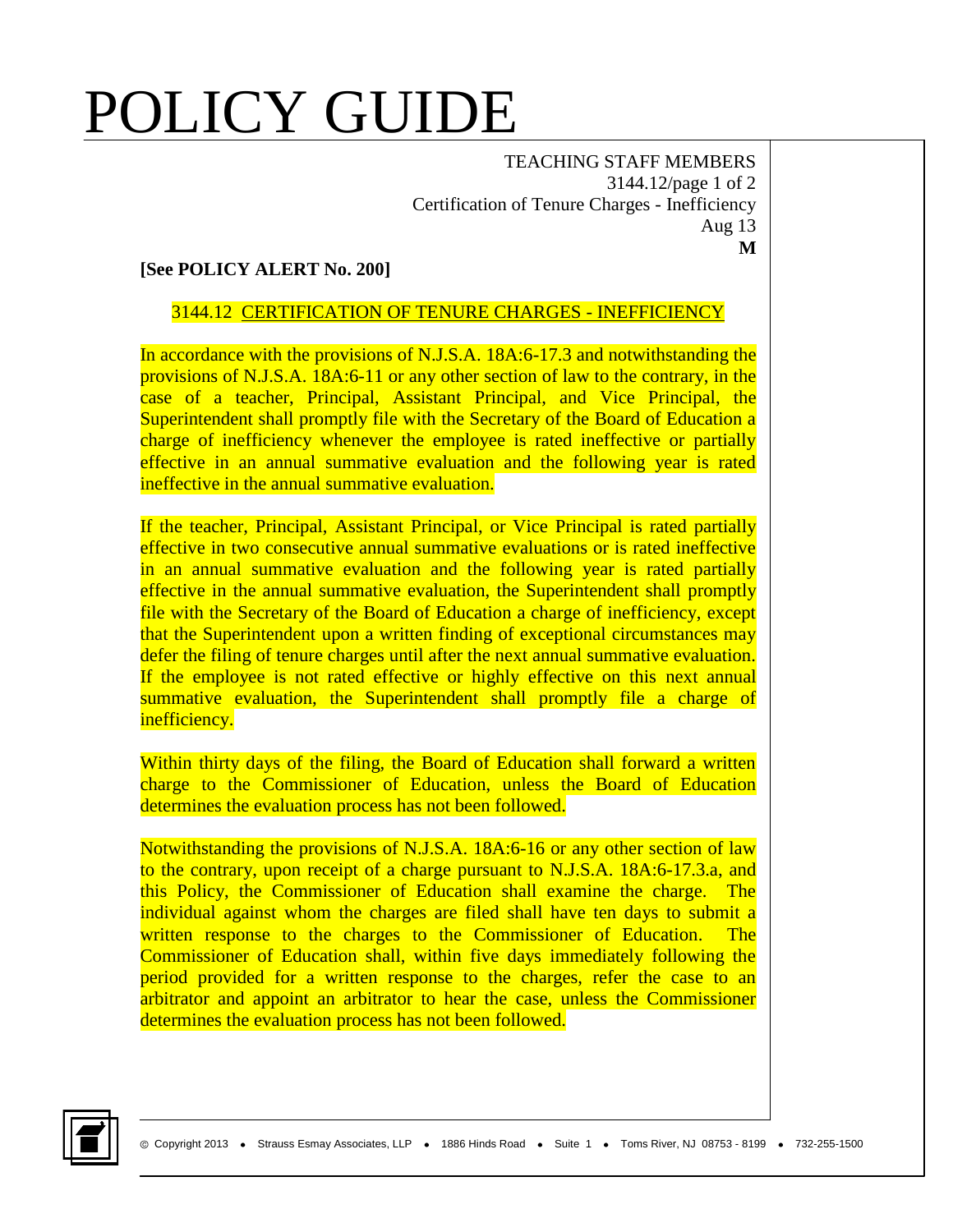## POLICY GUIDE

TEACHING STAFF MEMBERS 3144.12/page 2 of 2 Certification of Tenure Charges - Inefficiency

The only evaluations which may be used for purposes of N.J.S.A. 18A:6-17.3 are those evaluations conducted in accordance with a rubric adopted by the Board of Education and approved by the Commissioner of Education pursuant to P.L.2012, c.26 – N.J.S.A. 18A:6-117 et seq.

N.J.S.A. 18A:6-11; 18A:6-17.3

Second Reading: 10 October 2013